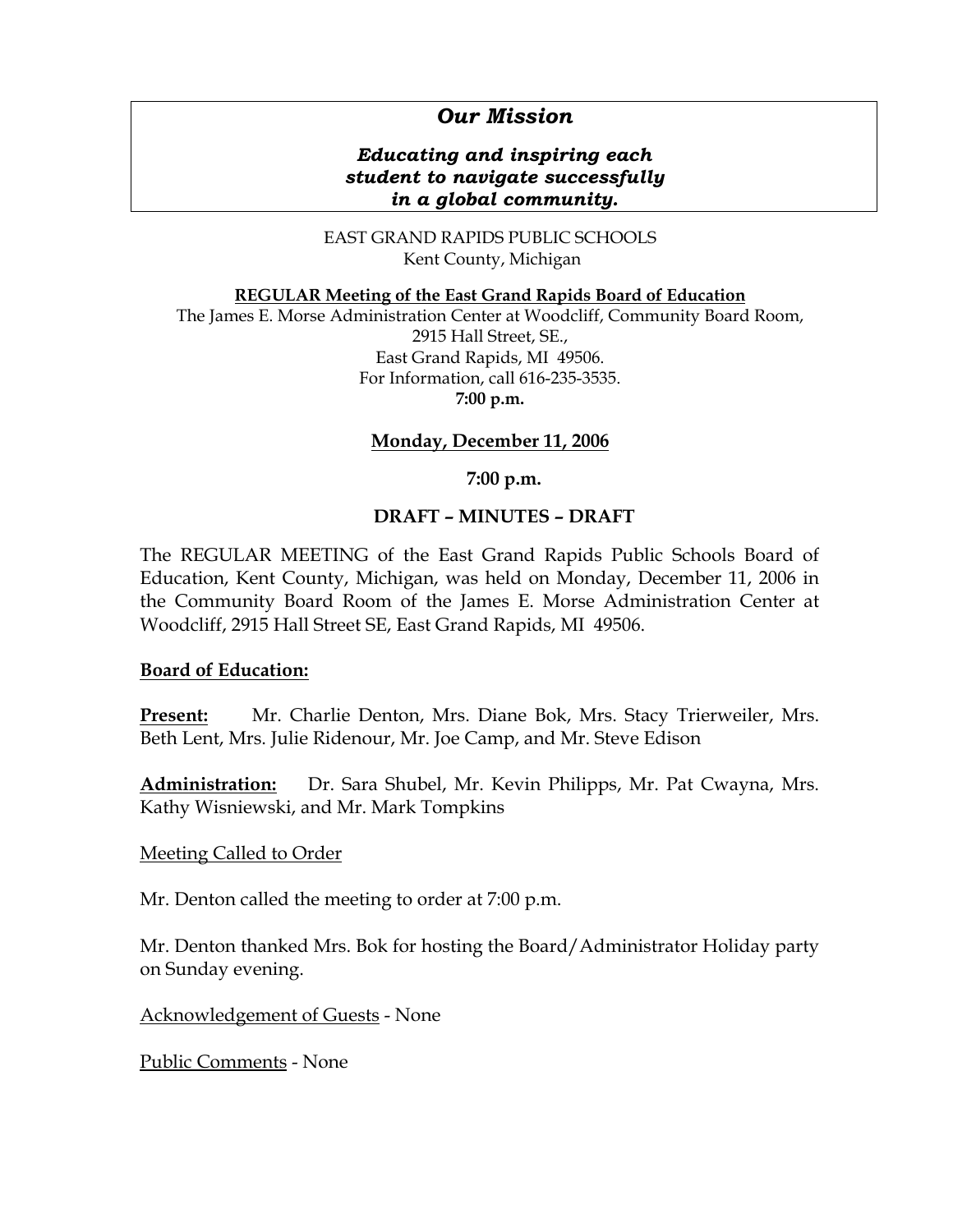REGULAR BOARD MEETING December 11, 2006 – DRAFT MINUTES Page 2

Board Secretary's Report - Communications to and from the Board – Mrs. Trierweiler

Mrs. Trierweiler stated that the Board received a thank you letter from the DeVos Children's Hospital for the gift in memory of Vincent Szpieg.

High School Student Council President's Report – Mr. Nathan Stevens

No report this month.

EGREA President's Report – Mrs. Nancy McSkimming

Mrs. McSkimming was not able to attend this meeting. Dr. Shubel stated there would be no report this month.

# *Presentation:*

Facilities Update – Mr. Joe Camp

Mr. Camp stated that the two bid packages for Lakeside and Breton will have construction documents completed and will go out for bid in January with bids received in February. Other bids will go out in February or March of 2007 for the other buildings. Technology items are being tested in classrooms at this time. Security upgrades are being discussed as part of the technology package. Coming to closure on the Lake Drive safety issue – URS has met with the City for their suggestions and input.

# *Action Items - Consent Agenda:*

| Background:     | In order to save time during the meeting, we are using a |
|-----------------|----------------------------------------------------------|
|                 | Consent Agenda. Items in the Consent Agenda include      |
|                 | those that are routine or have been previously discussed |
|                 | by the Board of Education. Any Board Member may          |
|                 | request to have any item removed for a separate          |
|                 | discussion and vote.                                     |
| Recommendation: | Motion to approve the Consent Agenda Numbers <u>8</u>    |

Approval of Minutes of REGULAR MEETING of 11/27/06 (Enclosure #8)

Approval of November Payment of Bills (Enclosure #9)

through 9.

Mrs. Trierweiler moved to approve Consent Agenda Items #8-9. Mrs. Lent seconded the motion. Motion passed 7-0.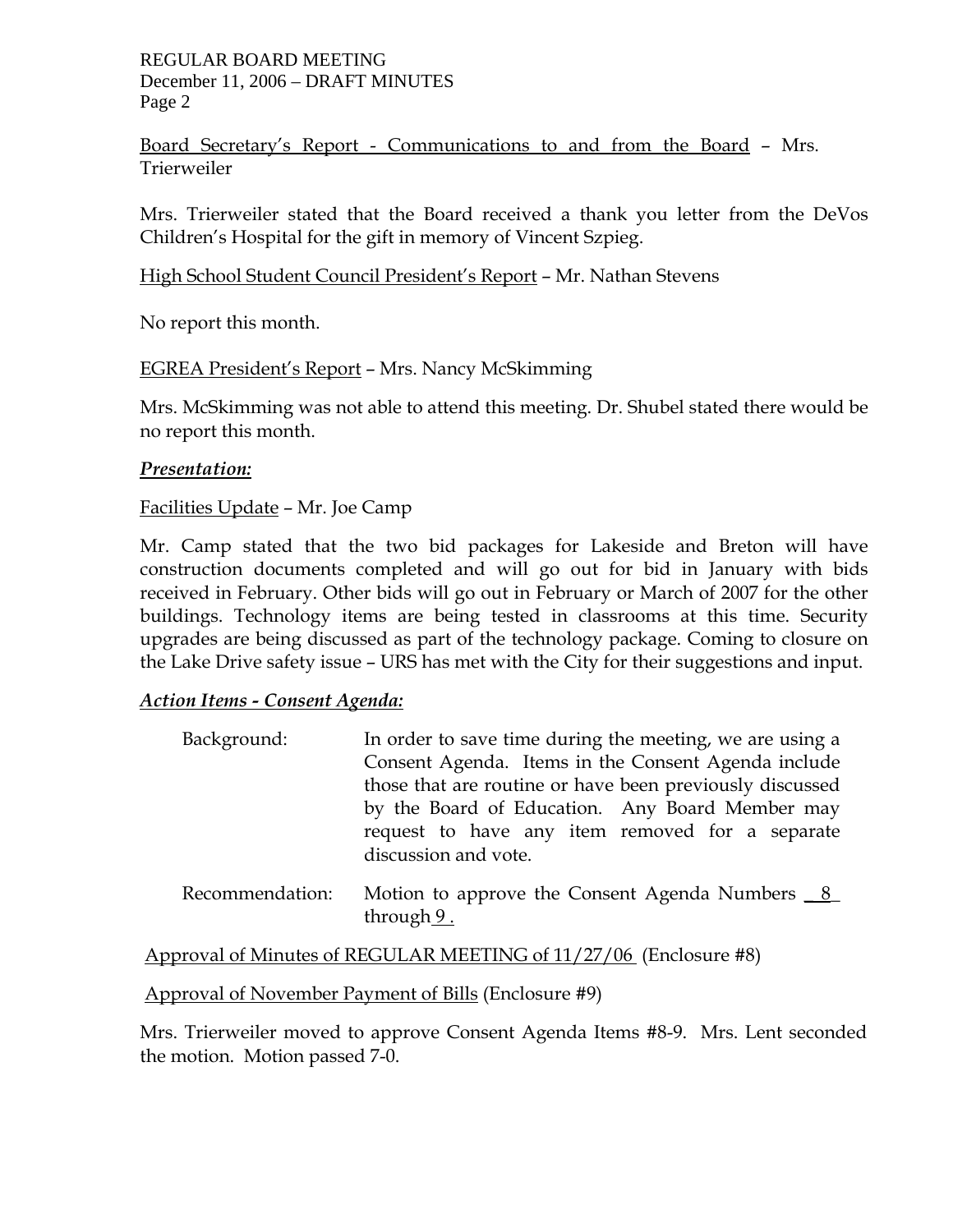### REGULAR BOARD MEETING December 11, 2006 – DRAFT MINUTES Page 3

# *Other Action Items:*

# Acceptance of Grants from the East Grand Rapids Schools Foundation (Enclosure #10)

The East Grand Rapids Schools Foundation awarded the fall Mini Grants and Grants at the November 2006 Foundation meeting. Mr. Ted Gedra of the Foundation gave a brief overview and review of the process and the excitement of the Foundation Board in awarding the grants. He stated that with an increase in the endowment the Foundation will be able to award more grants in the future. Dr. Shubel also provided her insights on the Foundation Grants and process.

Mrs. Lent moved to accept the grants as listed in Enclosure #10 totaling \$26,100.26 and to thank the East Grand Rapids Schools Foundation for its support of the East Grand Rapids Public Schools. Mrs. Bok seconded the motion. Motion passed 7-0.

Approval of Performing Arts Center Package (Bond) (Enclosure #11)

The 2006 Bond Construction program has a budget for improvements to the Performing Arts Center at the High School. The district has prioritized a package of improvements as the greatest needs for the Performing Arts Center. None of the items being purchased exceed the legal bid threshold, but the district has secured multiple quotes for the majority of items to secure the best combination of price and service. All of the proposed improvements were documented in a memo for the Board's review, and summarized by Mr. Philipps.

Mr. Camp moved to approve the purchases for the Performing Arts Center as recommended by the Facilities Committee and the Superintendent as part of the 2006 Bond Construction Program. Mr. Edison seconded the motion. Motion passed 7-0.

# Approval of Maintenance Truck Bid (Enclosure #12)

The district is in need of improving its fleet of maintenance trucks for overall usage and snowplowing. Of the three trucks currently in the fleet, two were built in 1996 and are not reliable for full time usage. The proposed new truck will replace one of the two 1996 trucks, which will be used as a backup vehicle. Requests for proposals were sent to local dealerships, and summarized by Mr. Philipps.

Mrs. Ridenour moved to approve the purchase of a 2006 maintenance truck to the low bidder, Berger Chevrolet, in the amount of \$24,780 as recommended by the Finance Committee. Mrs. Trierweiler seconded the motion. Motion passed 7-0.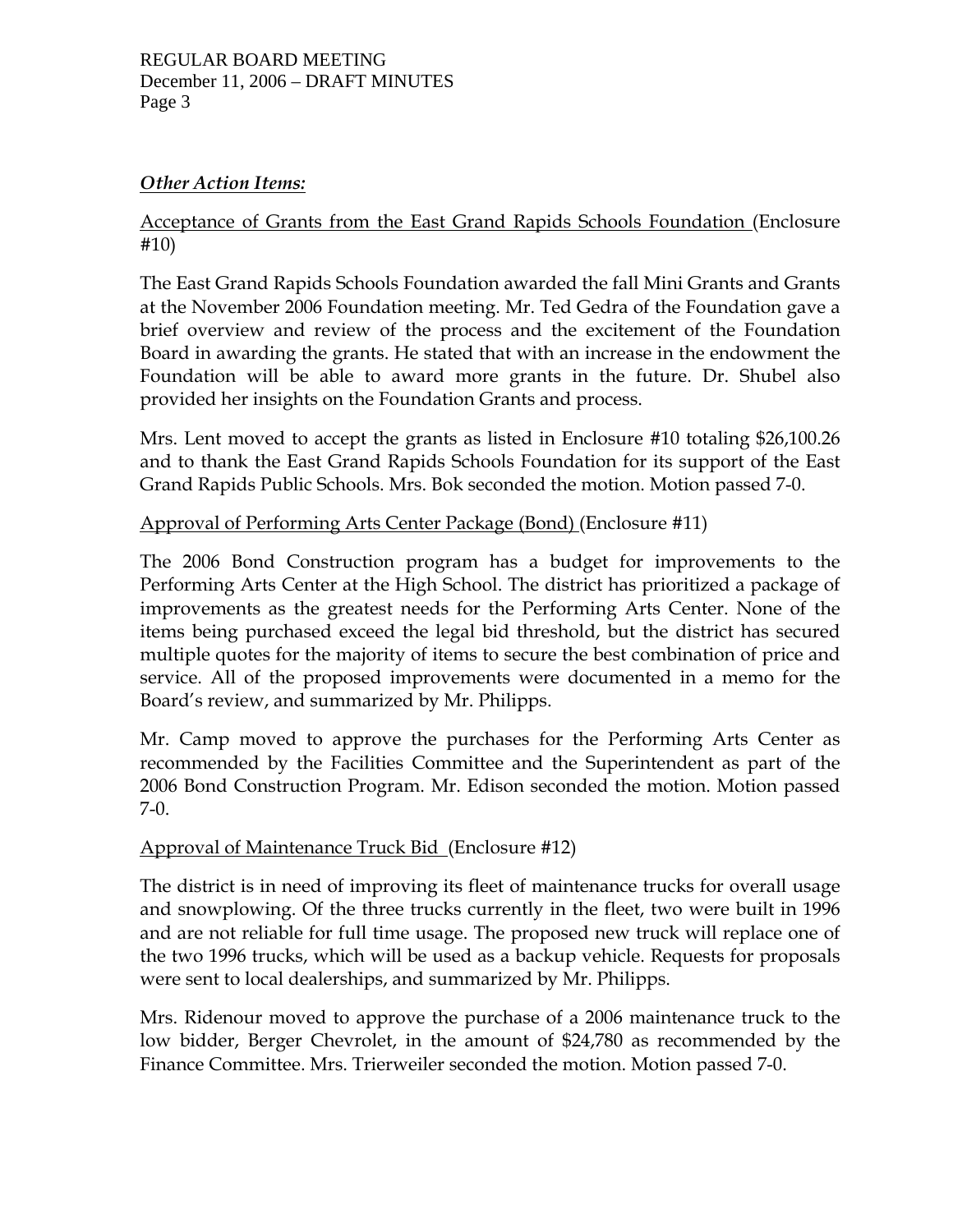## Administrative Reports

### **Superintendent**

Building Holiday Programs

Dr. Shubel reviewed the schedule of the upcoming holiday activities and encouraged all Board members to attend if possible.

### Assistant Supt. for Business

Budget Workshop Date

Mr. Philipps stated that due to the continued sluggish state economy, we might have another challenging budget for 2007-2008. He encouraged the Board to have a special meeting to review budget expectations. The Board agreed to meet for a Special Meeting Budget Workshop on Monday, January 22, 2006 at 6:00 p.m.

### Assistant Supt. for Instruction

# Math Curriculum Update/Preview

Dr. Shubel gave a brief overview of the Math Committee work and stated that this curriculum will be delivered to the Board by January 15, 2007 with review and discussion at the Special meeting on January  $22<sup>nd</sup>$  and proposed approval at the January 29<sup>th</sup> Board meeting.

# Board Representative Report

Athletic Facilities Assessment Committee – Mrs. Lent

Mrs. Lent stated that this special committee is in the midst of three work sessions this month. The committee is looking a various options for the athletic facilities and also discussing how to communicate with the community about ideas to improve the athletic facilities. Mr. Camp stated that the City is in support of getting the word out to the community and also in support of improvements to the facilities. The Board discussed the various issues regarding the improvements and the communications.

Legislative Committee – Mrs. Trierweiler